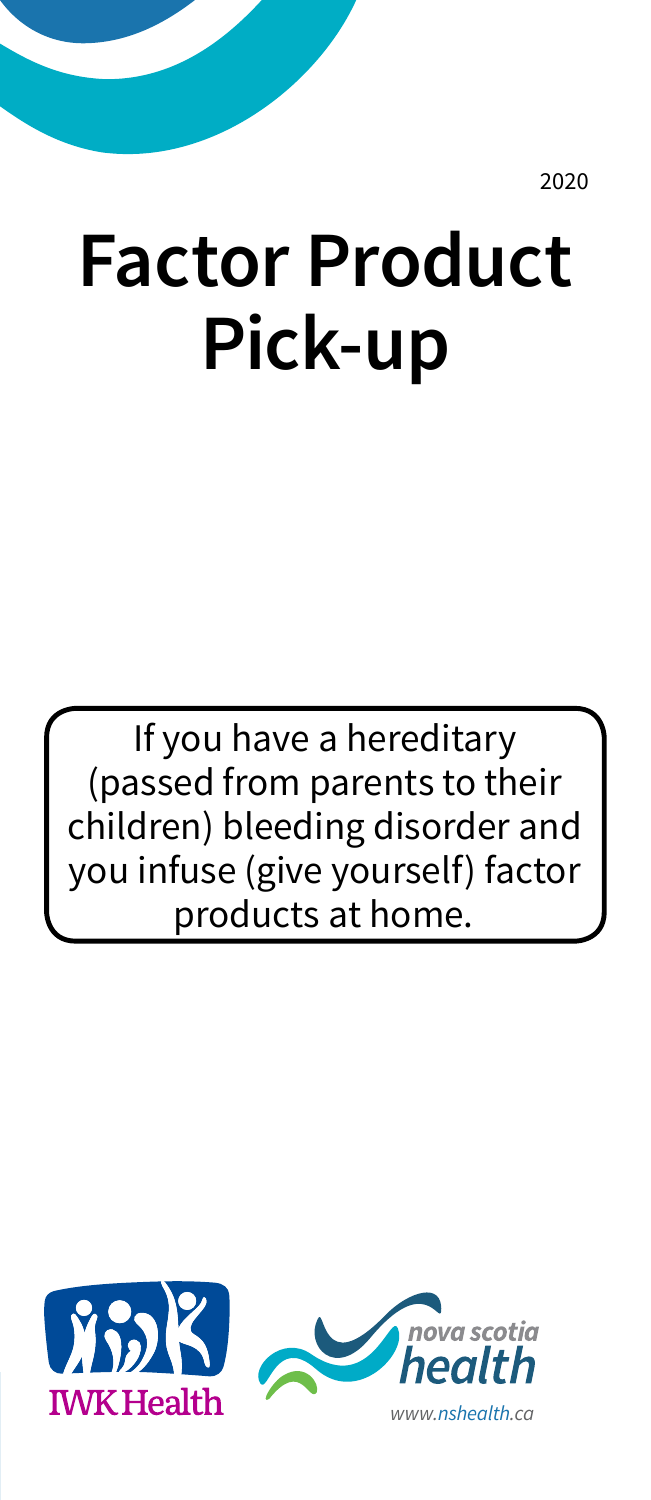## **Factor Product Pick-up**

#### **How do I arrange to pick up my product?**

**One week** before you need to pick up your product, you must call Blood Transfusion Services at

902- - (x ) to

arrange a time for pick-up.

**Please call during these times:**

- $\square$  Monday to Friday (except holidays)
- $\square$  Other days:  $\_\_\_\_\_\_\_\_\_\_\_\_\_\_\_\_\_$

Between the hours of:  $\frac{1}{1}$  -  $\frac{1}{1}$ (unless other arrangements have been made).

On the day of pick-up, please call and confirm the pick-up time with Blood Transfusion Services at  $902$ - $---$ - $--- (x$   $(x)$ .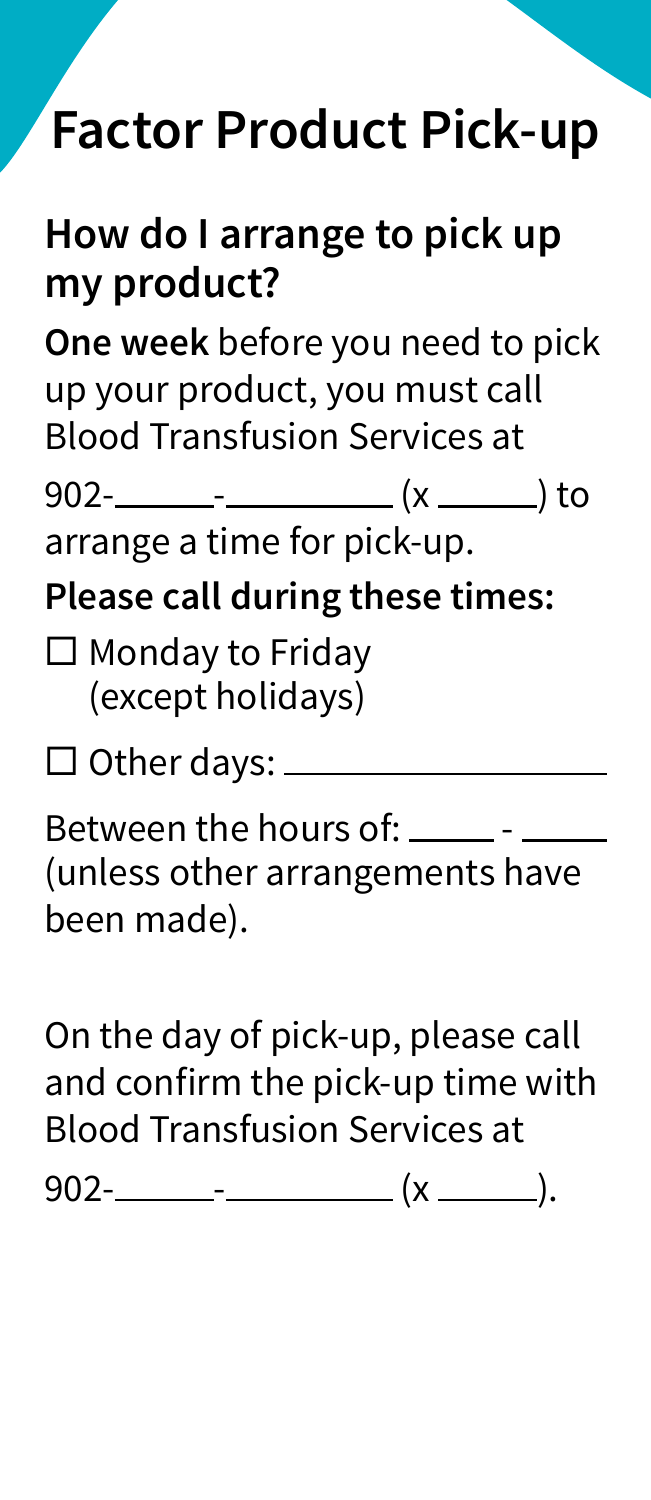#### **When can I pick up my product?**

 $\square$  Monday to Friday (except holidays)

□ Other days: <u>\_\_\_\_\_\_\_\_\_</u>

Between the hours of: \_\_\_\_\_\_-(unless other arrangements have been made).

#### **Where do I pick up my product?**

| Hospital: _                       |
|-----------------------------------|
| <b>Blood Transfusion Services</b> |

| Address: . |  |
|------------|--|
|------------|--|

| City/town: ____ |  |
|-----------------|--|
|                 |  |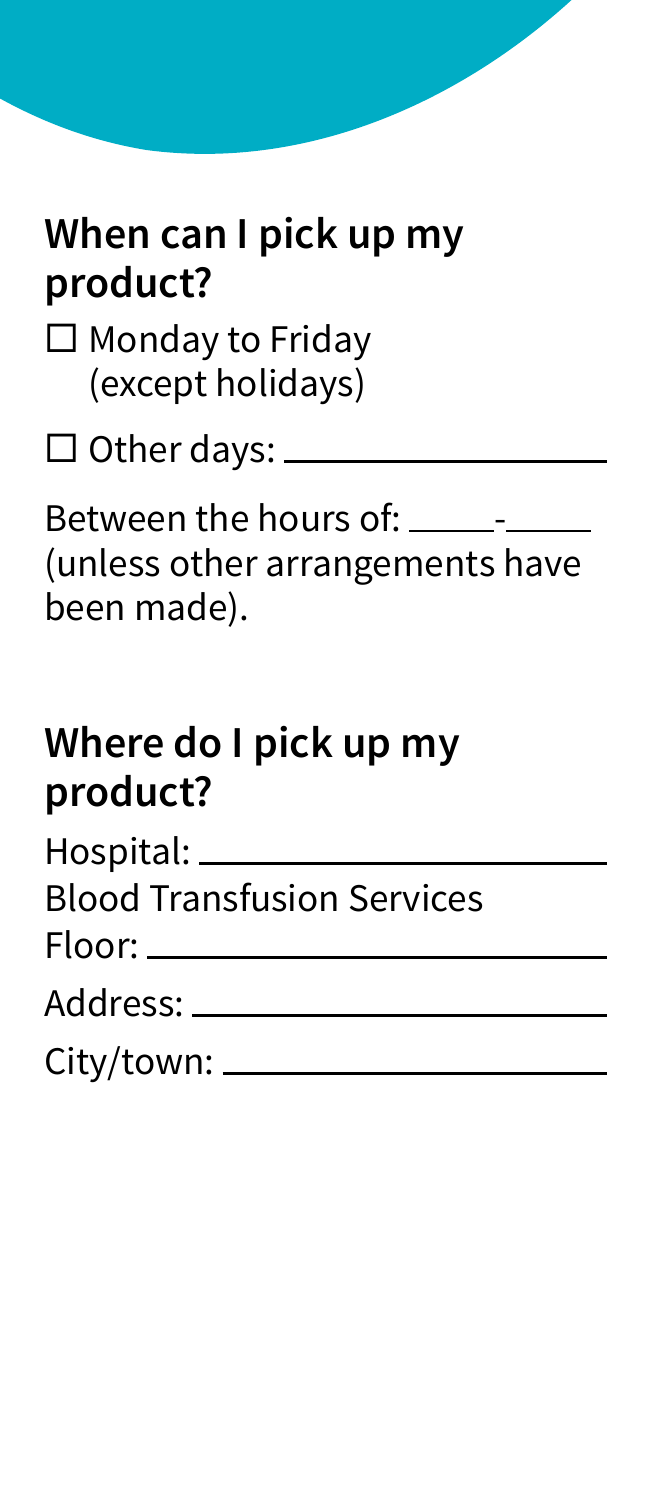### **Prescriptions**

- Factor products cannot be given without a current prescription.
- Prescriptions are issued from your Bleeding Disorder Clinic.
- Prescriptions are renewed once a year at a clinic visit.

#### **Infusion records**

- It is your responsibility to submit infusion records to your Bleeding Disorder Clinic.
- The Canadian Bleeding Disorder Registry (CBDR/MyCBDR) is a quick way to submit your infusions directly to your Bleeding Disorder Clinic. To create an account online, go to: www.mycbdr.ca

If you do not have Internet access, please ask staff at your Bleeding Disorder Clinic about other ways to submit your infusion records.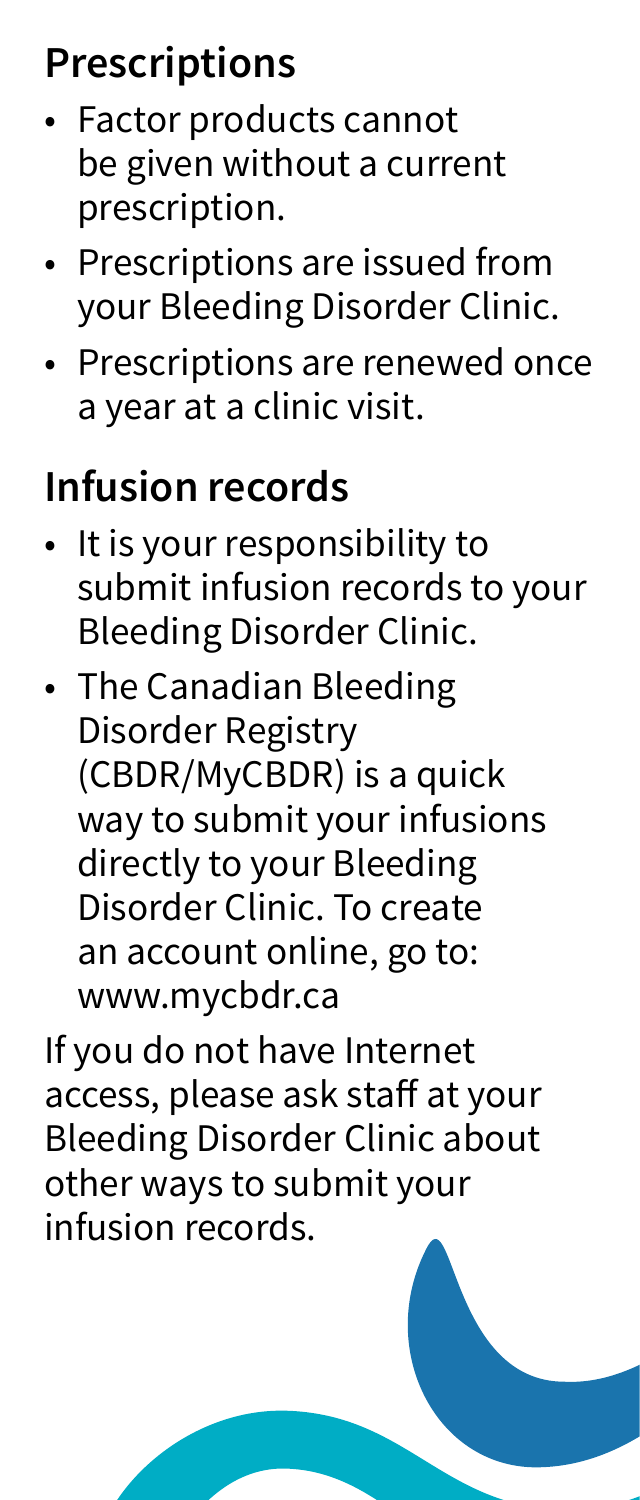#### **QEII Adult Bleeding Disorder Clinic** Phone: 902-473-5612

Adult Nurse Coordinator Phone: 902-473-2220 Pager: 2226 Email:

#### **IWK Pediatric Bleeding Disorder Clinic** Phone: 902-470-6664 Pediatric Nurse Coordinator Phone: 902-470-8752

Email:

**IWK/QEII Factor Product Utilization Assistant and MyCBDR Data Manager** Phone: 902-441-0045 Email: